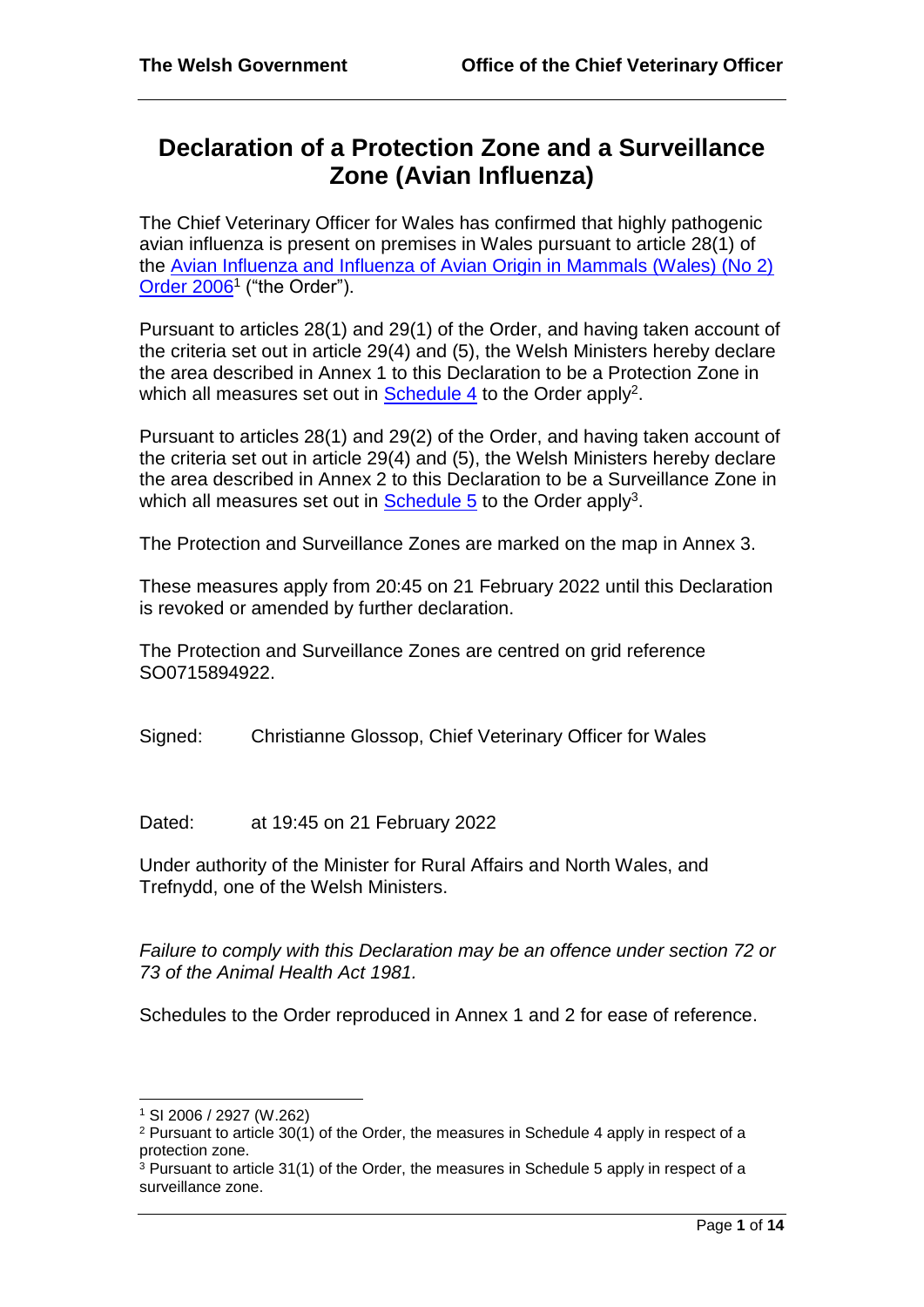Copies of this Declaration and of the Order are available at the Welsh Government [webpages](http://gov.wales/topics/environmentcountryside/ahw/disease/avianflu/?lang=enand) and from the Welsh Government, Cathays Park, Cardiff CF10 3NQ.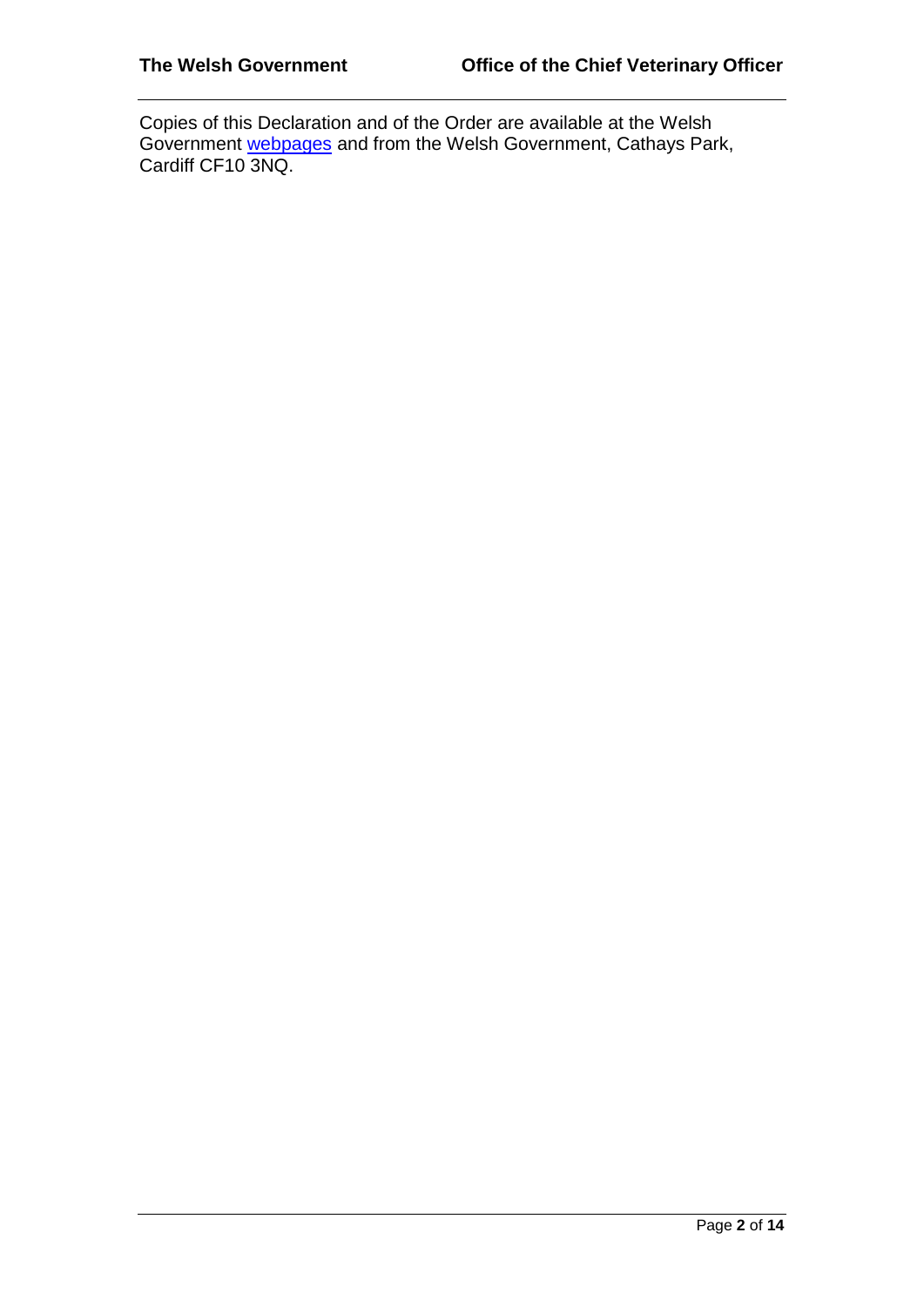# **Annex 1**

# **Protection Zone**

The Protection Zone comprises that part of Powys contained within the blue circle of radius 3 kilometres centred on grid reference SO0715894922. The grid reference is to the Ordnance Survey [Landranger 1:110,000 series]. The zone is the area within the smaller blue circle on the map provided in **Annex 3**.

# **The Measures in a Protection Zone:**

#### **Record of visitors**

- **1.** Subject to paragraph 5, the occupier of any premises in the zone where poultry or other captive birds are kept must make records of—
	- (a) the name and address of any person visiting the premises (unless the visit is only to a part of the premises where people live and where no poultry or other captive birds are kept);
	- (b) the date of the visit;
	- (c) whether the person had any contact with poultry or other captive birds on the premises.

# **Record of poultry**

**2.** The occupier of any premises in the zone must make a record of all poultry entering or leaving those premises as soon as reasonably practicable after the movement.

# **Record of poultry and egg movements**

**3.** Subject to paragraph 5, any person who is engaged in the transport or marketing of poultry or poultry eggs in the zone must make a record as soon as reasonably practicable of all poultry and poultry eggs transported or marketed by him or her.

#### **Poultry movements to be recorded**

- **4.** The records referred to in paragraphs 2 and 3 above must include—
	- (a) the quantity and description (including species of poultry or type of egg) transported or marketed;
	- (b) in the case of a movement from premises in the zone—
		- (i) the date of the movement off the premises;
		- (ii) the premises of destination (if known);
		- (iii) the name and address of the person to whom ownership or possession is being or has been transferred;
	- (c) in the case of a movement on to premises in the zone—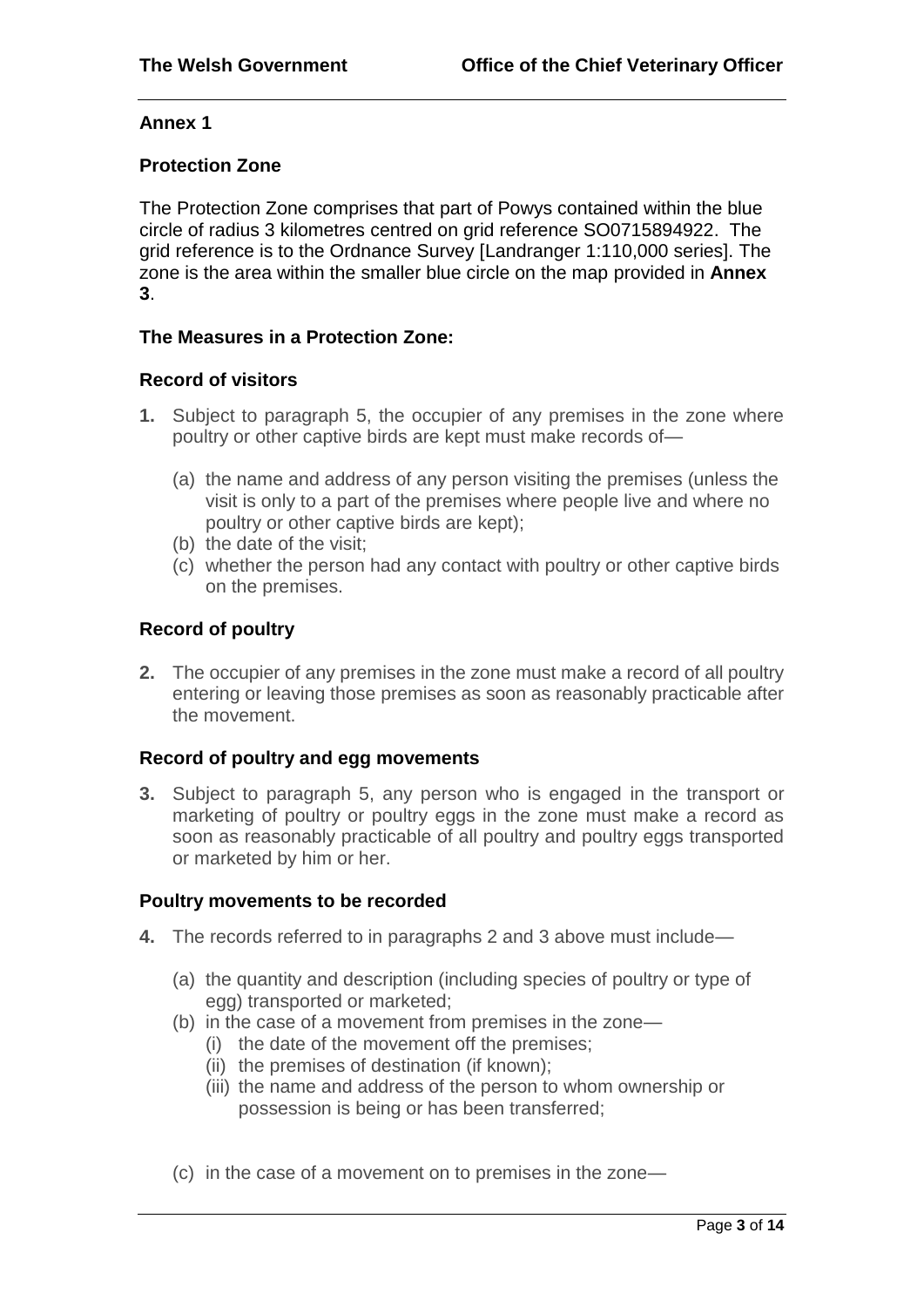- (i) the date of the movement;
- (ii) the premises from which the movement originated (if known);
- (iii) the name and address of the person from whom ownership or possession is being or has been transferred;
- (d) in the case of marketing without an associated movement, the identity and address of the person to whom and the date on which ownership was transferred;

## **Scope of record keeping duties**

- **5.** Paragraphs 1 and 3 do not apply in respect of—
	- (a) a movement of eggs direct to retail premises, at or from such premises or subsequent to such a movement;
	- (b) the movement of people to zoos, wildlife parks or (unless required by the Welsh Ministers) any other premises open to the public, provided the public has no access to any area where birds are kept;
	- (c) the movement of the following onto any premises where poultry or other captive birds are kept—
		- (i) any person on a public right of way or exercising a right of access to the premises;
		- (ii) trespassers;
		- (iii) any person executing this Order.

#### **Isolation of poultry and other captive birds**

- **6.** The occupier of premises in the zone where poultry or other captive birds are kept must ensure that they are—
	- (a) housed; or
	- (b) kept isolated (if so directed by a veterinary inspector on the basis that housing is impractical or would adversely affect the birds' welfare to a significant degree).

#### **Measures where birds not housed**

- **7.** If birds are kept isolated but not housed, the occupier must—
	- (a) ensure that they have no contact with poultry or other captive birds on other premises; and
	- (b) take all reasonable steps to minimise their contact with wild birds, in accordance with a veterinary inspector's instructions.

#### **Restrictions on the movement of poultry, other captive birds and mammals onto and off premises**

- **8.** (1) Subject to sub-paragraph (2), no person is to move poultry, other captive birds or mammals from or to premises in the zone where poultry or other captive birds are kept, unless the movement is licensed by a veterinary inspector or by an inspector under the direction of a veterinary inspector.
	- (2) Sub-paragraph (1) does not apply to pet animals which—
	- (a) only have access to that part of the premises where people live;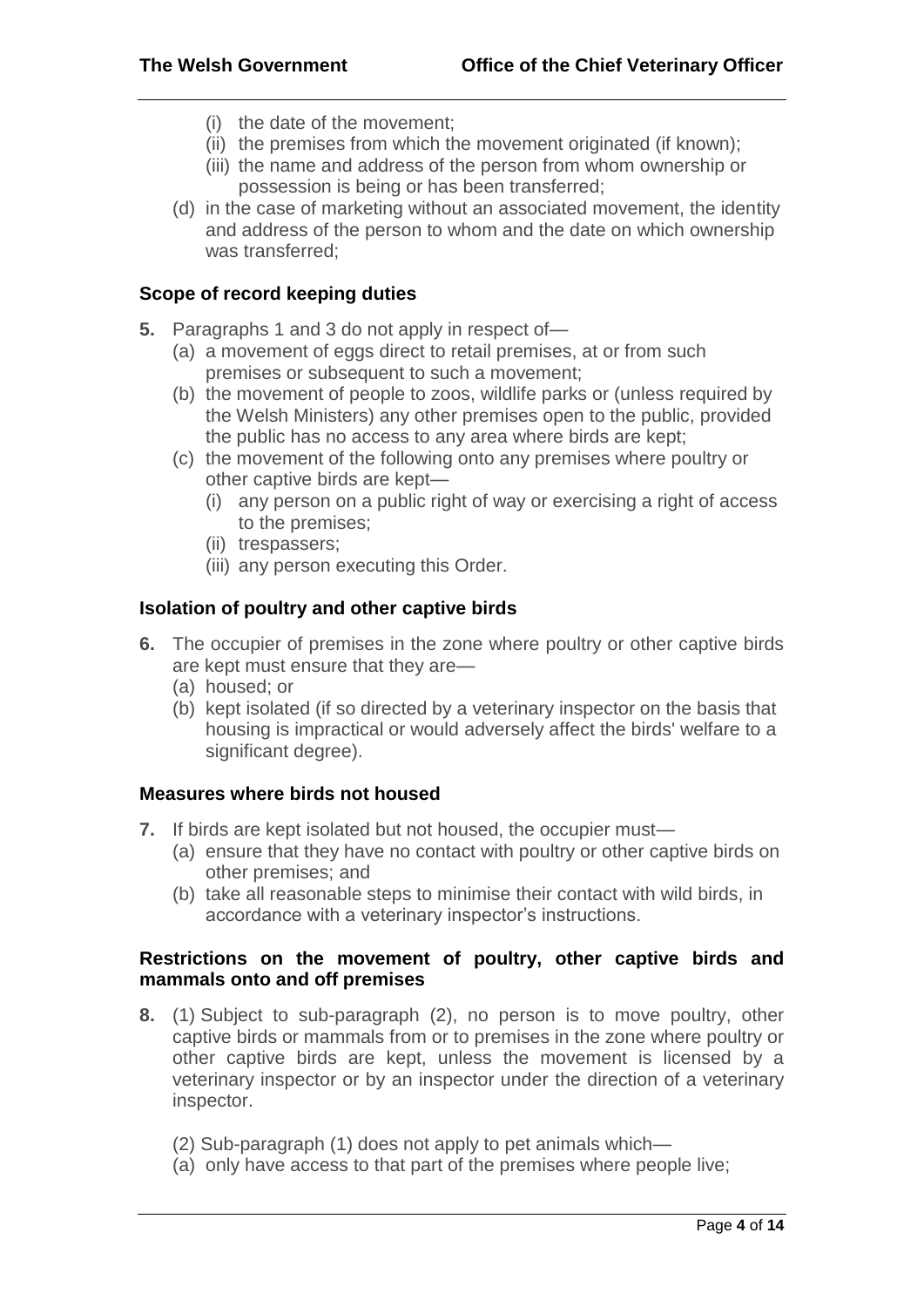- (b) have no contact with poultry or other captive birds on the premises; and
- (c) have no access to any cages or areas on the premises where poultry or other captive birds are kept.

# **Disposal of carcases**

**9.** The occupier must ensure that all carcases not seized or disposed of by a veterinary inspector are disposed of in accordance with a veterinary inspector's instructions (unless he or she licenses their use for diagnosis of disease).

# **Biosecurity measures**

- **10.** The occupier and any person entering or leaving premises in the zone where poultry, other captive birds or eggs are kept must—
	- (a) take such biosecurity measures as he or she considers necessary to reduce the risk of the spread of avian influenza to or from the premises; and
	- (b) comply with any biosecurity requirements which a veterinary inspector or an inspector under the direction of a veterinary inspector, by notice to him or her, imposes.

# **Litter, poultry manure and slurry**

**11.** No person is to remove from premises in the zone or spread used poultry litter, poultry manure or poultry slurry unless licensed by a veterinary inspector or by an inspector under the direction of a veterinary inspector.

# **Gatherings of poultry**

**12.** No person is to permit any poultry or other captive birds to be collected together at any fair, market, show, exhibition or other gathering in the zone.

# **Release of game**

**13.** No person is to release game birds.

# **Restrictions on the movement of poultry, eggs, poultry meat and carcases**

- **14.** No person is to move any poultry, eggs, poultry meat or carcases within or out of the zone unless the movement is—
	- (a) set out in paragraph 16 and is—
		- (i) direct; and
		- (ii) licensed by a veterinary inspector or by an inspector under the direction of a veterinary inspector;
	- (b) of table eggs direct to wholesale or retail premises, or subsequent to such a movement; or
	- (c) within the same premises.

# **Transport by road and rail**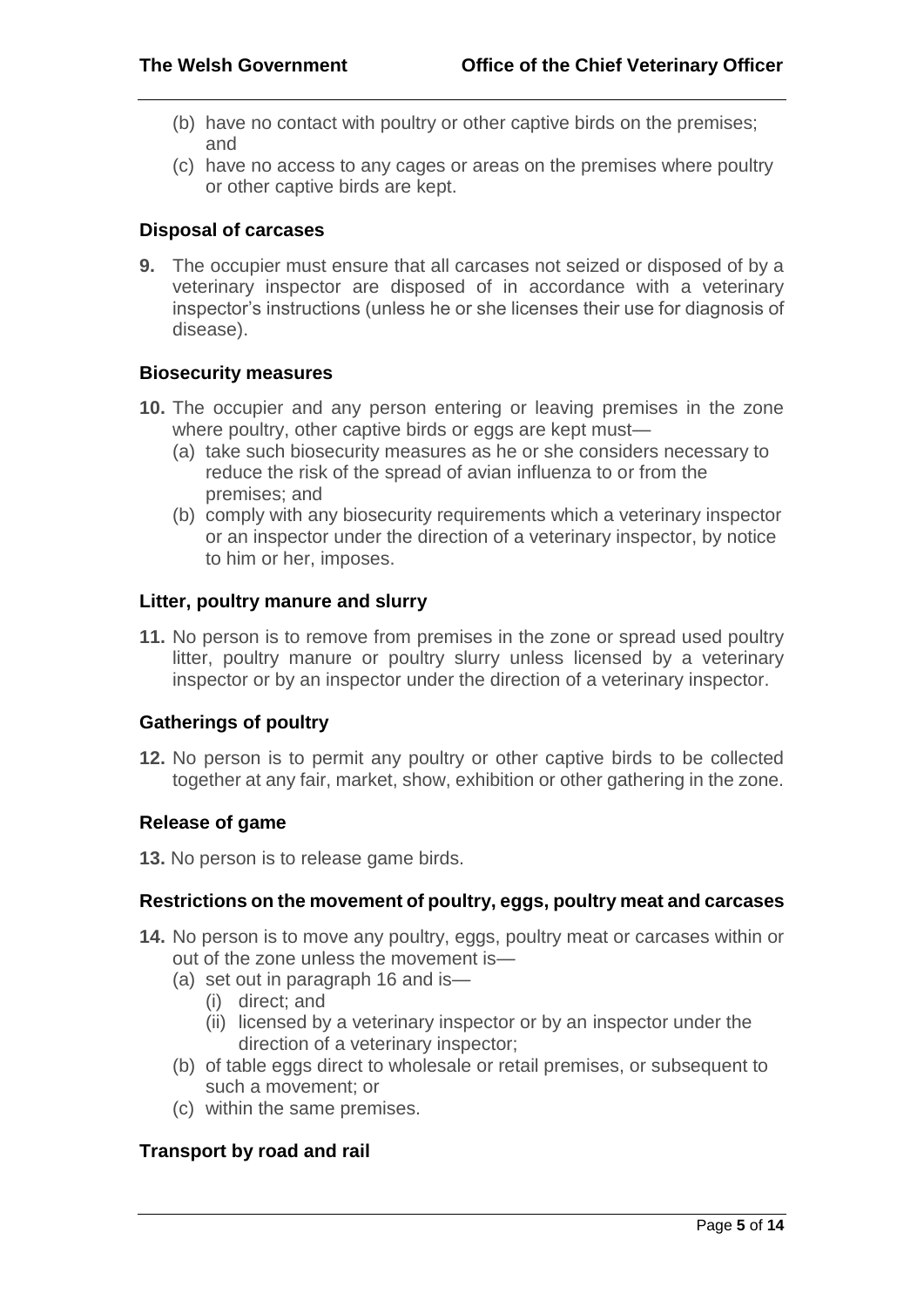**15.** Poultry and eggs may be transported through the zone on a major highway or railway if no stop is made within the zone.

# **Movements which may be licensed by a veterinary inspector or by an inspector under his or her direction**

- **16.** The movements referred to in paragraph 14(a) are movements of the following—
	- (a) poultry from premises in the zone for immediate slaughter at a designated slaughterhouse (if the requirements of paragraph 17 are met);
	- (b) poultry meat (if the requirements of paragraph 18 are met);
	- (c) poultry to a designated slaughterhouse in the zone from premises outside the zone (if the requirements of paragraph 19 are met);
	- (d) day-old chicks hatched from eggs produced in the zone or from eggs which came into contact with such eggs (if the requirements of paragraph 20 are met);
	- (e) day-old chicks hatched from eggs originating outside the protection zone kept separate from eggs produced in such a zone (if the requirements of paragraph 21 are met);
	- (f) ready-to-lay poultry to premises or part of premises where no poultry are kept (if the requirements of paragraph 22 are met);
	- (g) hatching eggs from outside the zone to a designated hatchery in the zone or to designated premises for use for scientific, diagnostic or pharmaceutical purposes;
	- (h) hatching eggs from the zone—
		- (i) to a designated hatchery; or
		- (ii) to designated premises for use for scientific, diagnostic or pharmaceutical purposes
		- (if, in both cases, the requirements of paragraph 23 are met);
	- (i) eggs to a designated egg packing centre (if the requirements of paragraph 24 are met);
	- (j) eggs to an egg processing plant;
	- (k) eggs for disposal;
	- (l) carcases for disposal or diagnosis.

# **Requirements for the movement of poultry from premises in the zone to a designated slaughterhouse**

- **17.** Poultry must not be moved to a designated slaughterhouse unless the following requirements are met—
	- (a) a veterinary inspector must have examined poultry at the premises no more than 24 hours before they leave the premises; and
	- (b) the poultry are transported in vehicles sealed by a veterinary inspector or in accordance with his instructions.

#### **Requirements for the movement of poultry meat from poultry sent to a designated slaughterhouse from premises within the zone**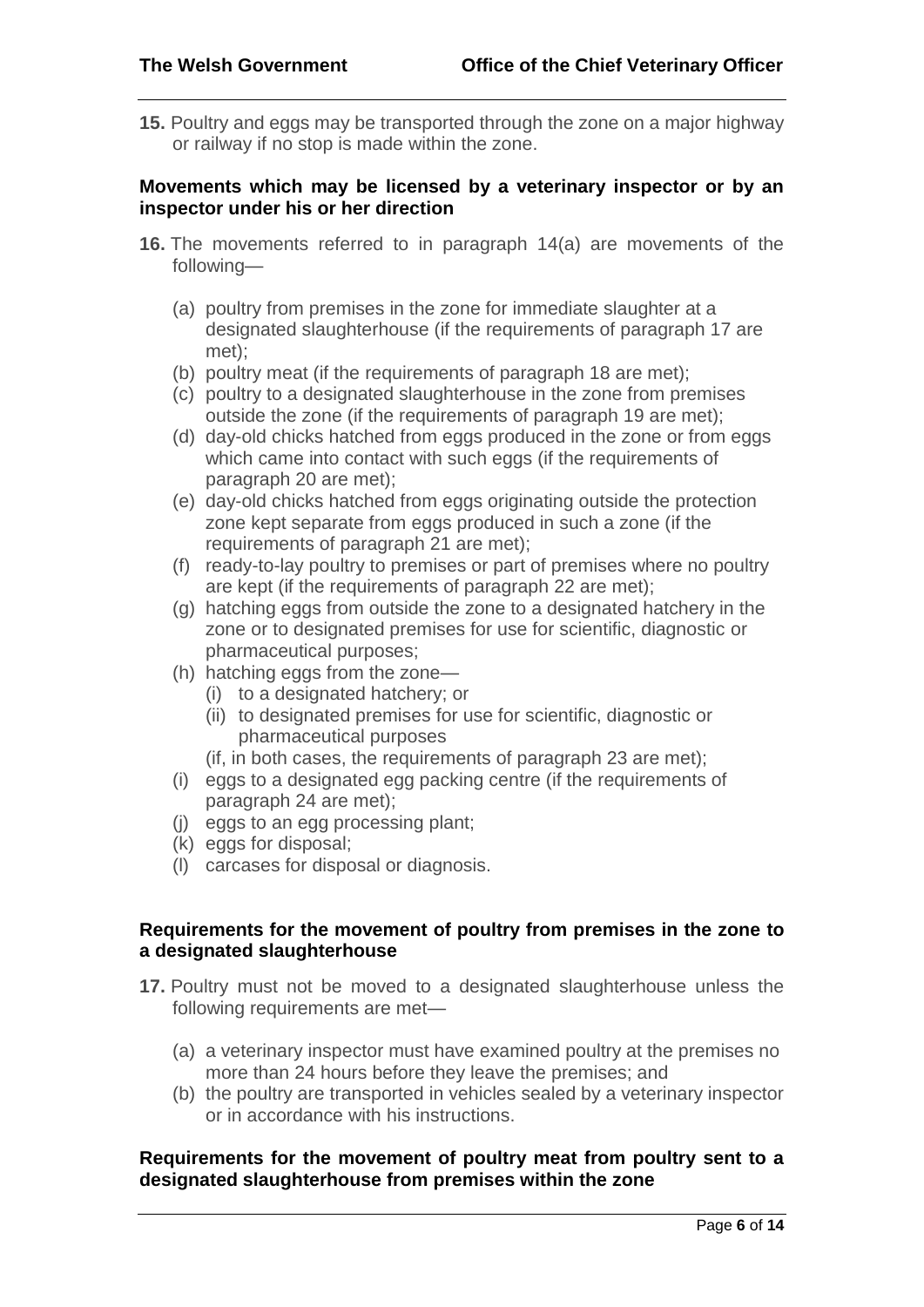**18.** Poultry meat from poultry within the zone must not be moved from a designated slaughterhouse unless it meets the requirements of article 63(2) of the Order.

#### **Requirements for the movement of poultry to a designated slaughterhouse within the zone from premises outside the zone**

**19.** Poultry from premises outside the zone must not be moved to a designated slaughterhouse in the zone unless the poultry are kept separate from poultry originating within the zone.

## **Requirements for the movement of day-old chicks hatched from eggs produced in the zone or from eggs which had contact with such eggs**

**20.** Day-old chicks hatched from eggs produced in the zone or from eggs which had contact with such eggs must not be moved unless they are transported in vehicles sealed by a veterinary inspector or in accordance with his or her instructions.

## **Requirements for the movement of day-old chicks hatched from eggs originating outside the zone**

**21.** Day-old chicks from eggs originating outside the protection zone must not be moved unless the hatchery within the protection zone is operated in such a way that those eggs do not come into contact with eggs or day-old chicks from within the zone.

# **Requirements for the movement of ready-to-lay poultry**

- **22.** Ready-to-lay poultry must not be moved from premises within the zone unless—
	- (a) poultry and other captive birds at the premises have been examined by a veterinary inspector; and
	- (b) the ready-to-lay poultry are transported in vehicles sealed by the veterinary inspector or in accordance with his or her instructions.

#### **Requirements for the movement of hatching eggs from the zone to a designated hatchery or to designated premises for use for scientific, diagnostic or pharmaceutical purposes**

- **23.** Hatching eggs must not be moved from the zone to a designated hatchery, or to designated premises for use for scientific, diagnostic or pharmaceutical purposes unless—
	- (a) a veterinary inspector has confirmed that he or she does not suspect avian influenza in the flocks from which the eggs derive;
	- (b) the eggs and their packaging are disinfected before dispatch; and
	- (c) the eggs are transported in vehicles sealed by a veterinary inspector or in accordance with his or her instructions.

# **Requirements for the movement of eggs to an egg packing centre**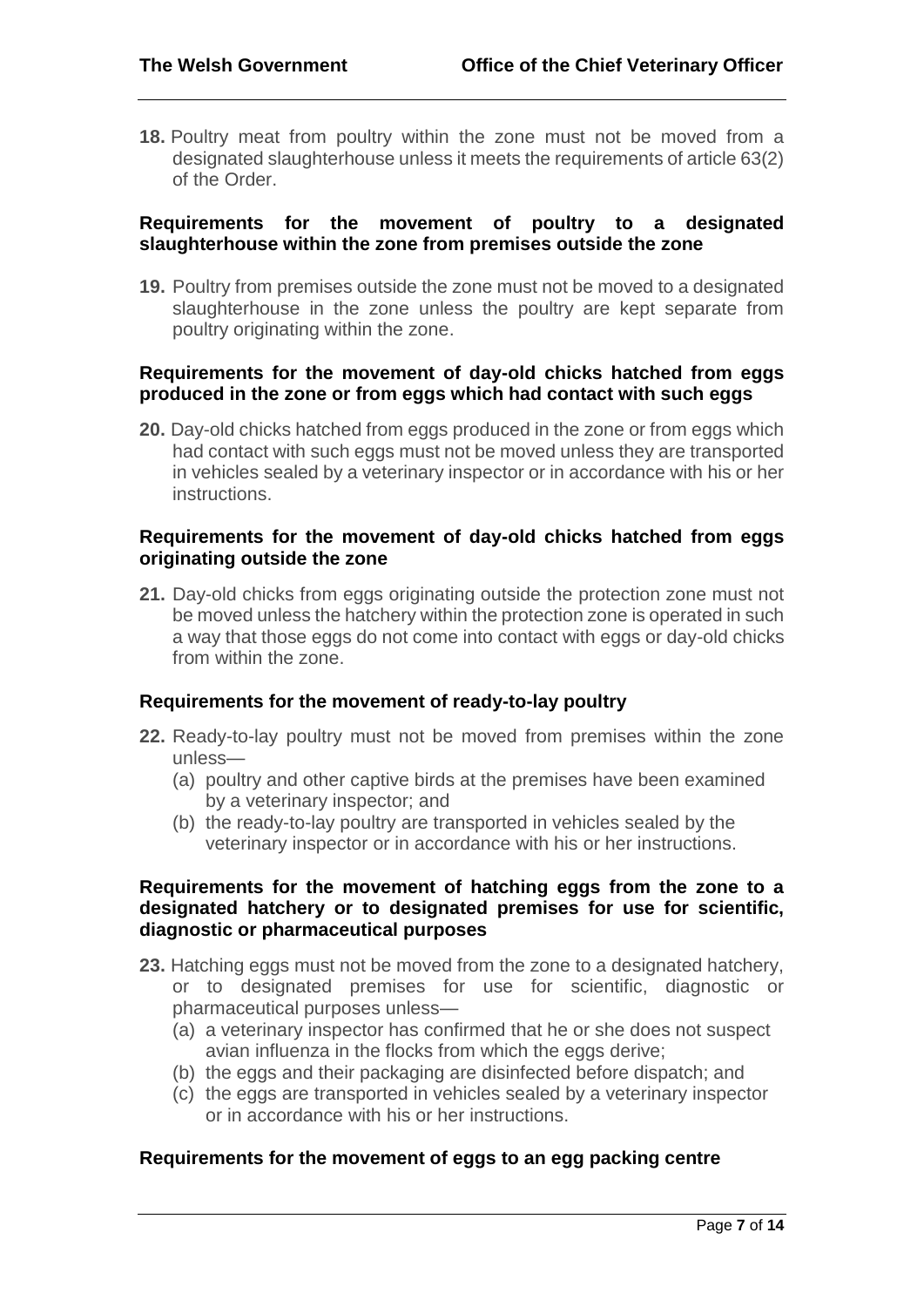- **24.** Eggs must not be moved to a designated egg packing centre unless—
	- (a) they are packed in disposable packaging; and
	- (b) any person transporting the eggs complies with any biosecurity requirements laid down by a veterinary inspector, by notice or by licence condition.

## **Requirements at slaughterhouses**

**25.** The occupier of a slaughterhouse to which poultry from the zone is sent must ensure that the requirements of article 63 of the Order are met.

# **Requirements for poultry meat from the zone**

**26.** Poultry meat in the zone from poultry originating in the zone is subject to the requirements set out in article 63(3) and 63(4) of the Order.

#### **Requirements for poultry meat from outside the zone**

**27.** Poultry meat in the zone from poultry originating outside the zone is subject to the requirements set out in article 63(3)(a) of the Order.

# **Cleansing and disinfection of vehicles carrying anything which may be contaminated**

**28.** A person who moves any poultry, other captive bird, meat, feed, manure, slurry, litter or any other thing which may be contaminated must cleanse and disinfect the vehicle and any equipment used to transport that thing as soon as it is unloaded, in accordance with article 66 of the Order.

#### **Cleansing and disinfection of vehicles**

**29.** A person who enters or leaves premises in the zone by vehicle must cleanse and disinfect any part of the vehicle which may have been contaminated without delay, in accordance with article 66 of the Order.

#### **Access to prohibited places**

**30.** No person is to enter any place the subject of a restriction notice under article 79 of the Order except in accordance with that notice or with article 35 of the Order.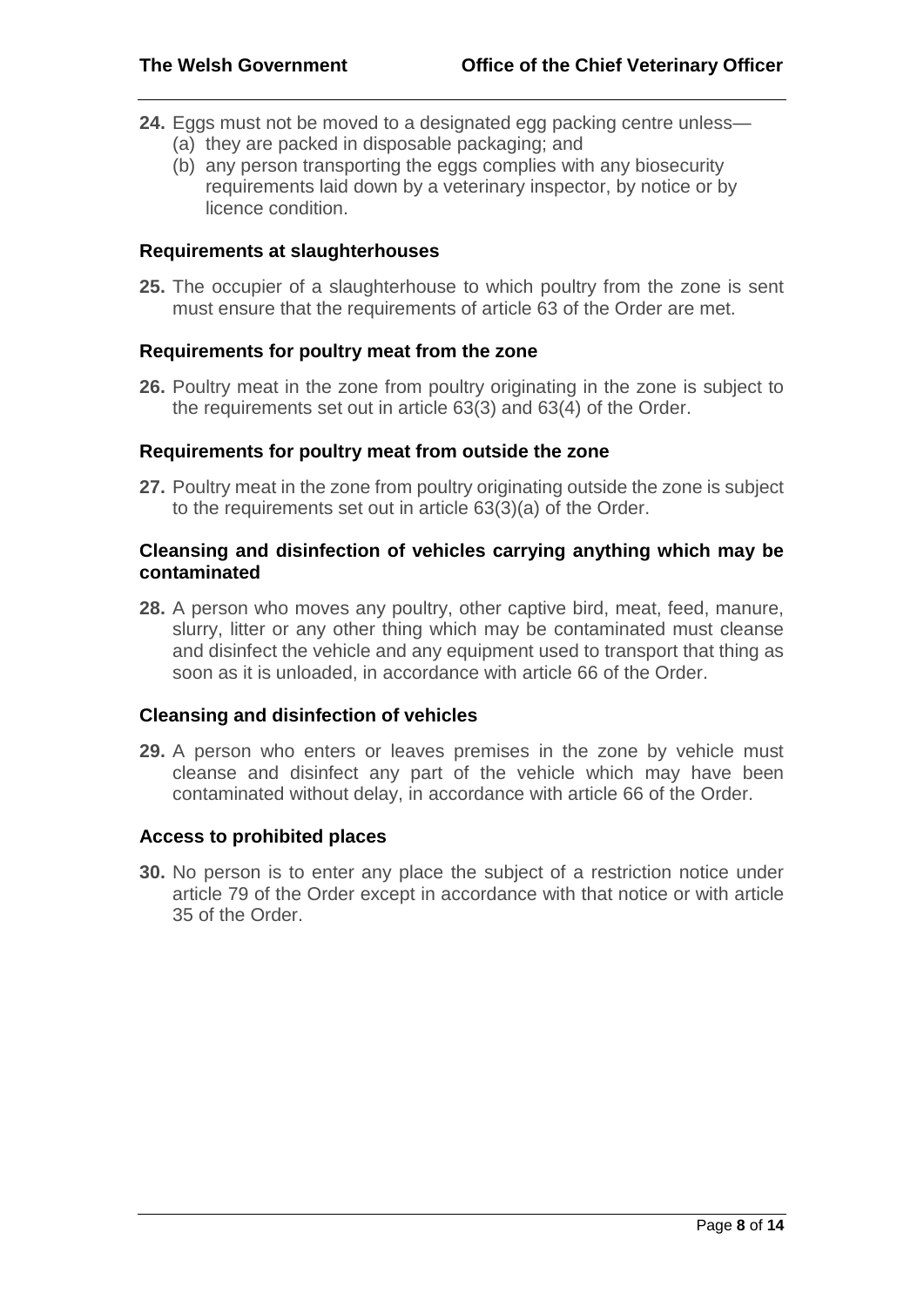# **Annex 2**

# **Surveillance Zone**

The Surveillance Zone comprises that area of Powys and on the map, included at Annex 3, beyond the blue circle (the Protection Zone) and within the black circle of radius 10 kilometres centred on grid reference SO0715894922. The grid reference is to the Ordnance Survey [Landranger 1:110,000 series].

#### **Measures in a Surveillance Zone**

#### **Record of visitors**

- **1.** Subject to paragraph 5, the occupier of any premises where poultry or other captive birds are kept must make records of—
	- (a) the name and address of any person visiting the premises (unless the visit is only to a part of the premises where people live and where no poultry or other captive birds are kept);
	- (b) the date of the visit;
	- (c) whether the person had any contact with poultry or other captive birds on the premises.

# **Record of poultry**

**2.** The occupier of any premises in the zone must make a record of all poultry entering or leaving those premises as soon as reasonably practicable after the movement.

# **Record of poultry movements**

**3.** Subject to paragraph 5, any person who is engaged in the transport or marketing of poultry or poultry eggs in the zone must, as soon as is reasonably practicable, make a record of all poultry and poultry eggs transported or marketed by him.

#### **Poultry movements to be recorded**

- **4.** The records referred to in paragraphs 2 and 3 above must include—
	- (a) the quantity and description (including species of poultry and type of egg) transported or marketed;
	- (b) in the case of a movement from premises in the zone—
		- (i) the date of the movement off the premises;
		- (ii) the premises of destination (if known);
		- (iii) the name and address of the person to whom ownership or possession is being or has been transferred;
	- (c) in the case of a movement onto premises in the zone—
		- (i) the date of the movement;
		- (ii) the premises from which the movement originated (if known);
		- (iii) the name and address of the person from whom ownership or possession is being or has been transferred;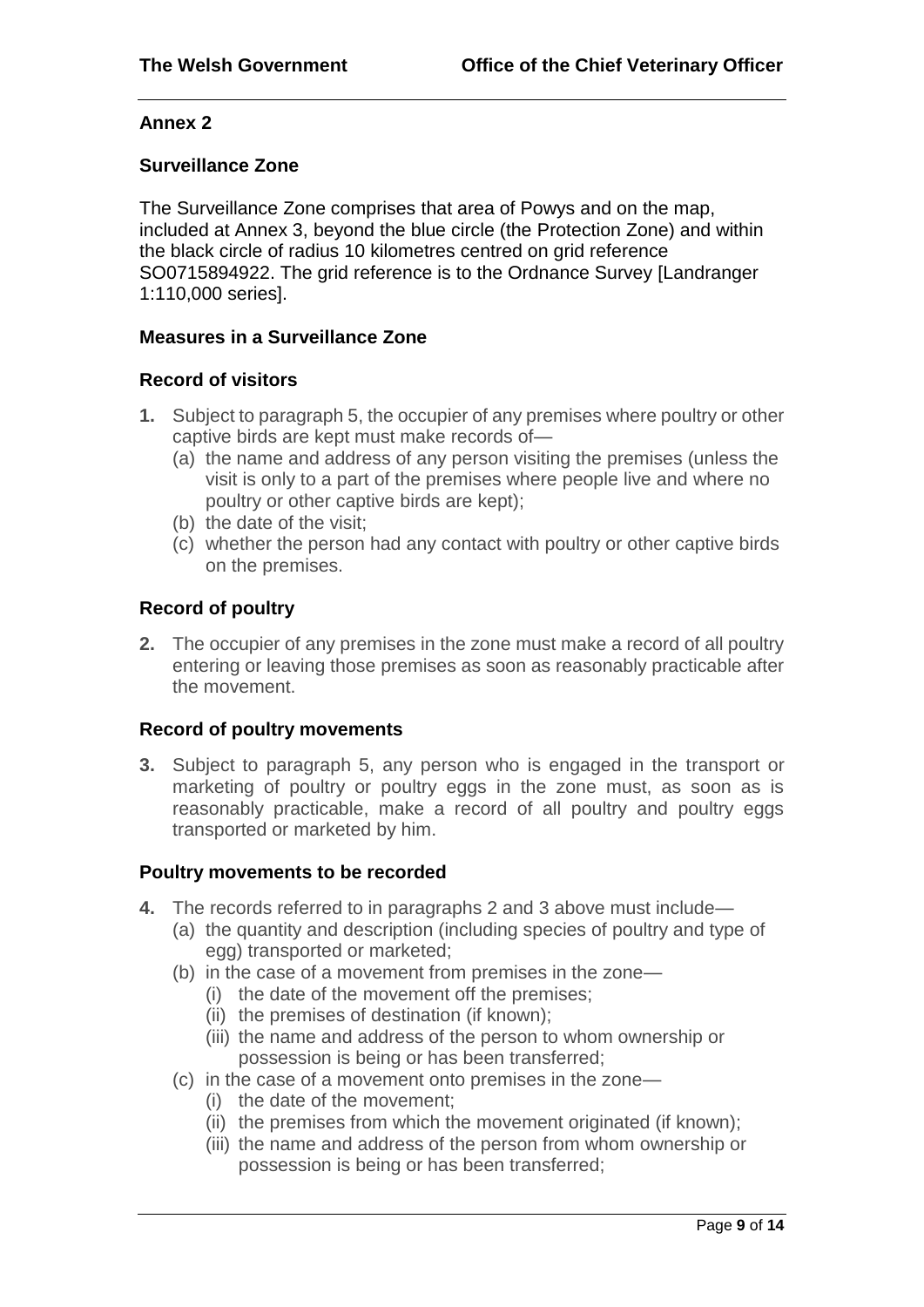(d) in the case of marketing without an associated movement, the identity and address of the person to whom and the date on which ownership was transferred.

# **Scope of record keeping duties**

- **5.** Paragraphs 1 and 3 do not apply in respect of the movement of—
	- (a) eggs direct to retail premises, at or from such premise or subsequent to such a movement;
	- (b) people to zoos, wildlife parks or (unless required by the Welsh Ministers) any other premises open to the public, provided the public has no access to any area where birds are kept;
	- (c) the following onto any premises where poultry or other captive birds are kept—
		- (i) any person on a public right of way or exercising any other right of access to the premises;
		- (ii) trespassers;
		- (iii) any person executing this Order.

# **Restrictions on the movement of poultry, other captive birds and mammals onto and off premises**

- **6.** (1) Subject to sub-paragraph (2), no person is to move poultry, other captive birds or mammals from or to premises in the zone where poultry or other captive birds are kept, unless the movement is licensed by a veterinary inspector or by an inspector under the direction of a veterinary inspector.
	- (2) Sub-paragraph (1) does not apply to pet animals which—
	- (a) only have access to that part of the premises where people live;
	- (b) have no contact with poultry or other captive birds on the premises; and
	- (c) have no access to any cages or areas on the premises where poultry or other captive birds are kept.

# **Biosecurity measures**

- **7.** The occupier and any person entering or leaving premises in the zone where poultry, other captive birds or eggs are kept must—
	- (a) take such biosecurity measures as he considers necessary to reduce the risk of the spread of avian influenza to or from the premises; and
	- (b) comply with any biosecurity requirements which a veterinary inspector or an inspector under the direction of a veterinary inspector by notice to him or her, imposes.

# **Litter, poultry manure and slurry**

**8.** No person is to remove from premises in the zone or spread used poultry litter, poultry manure or poultry slurry unless licensed by a veterinary inspector or by an inspector under the direction of a veterinary inspector.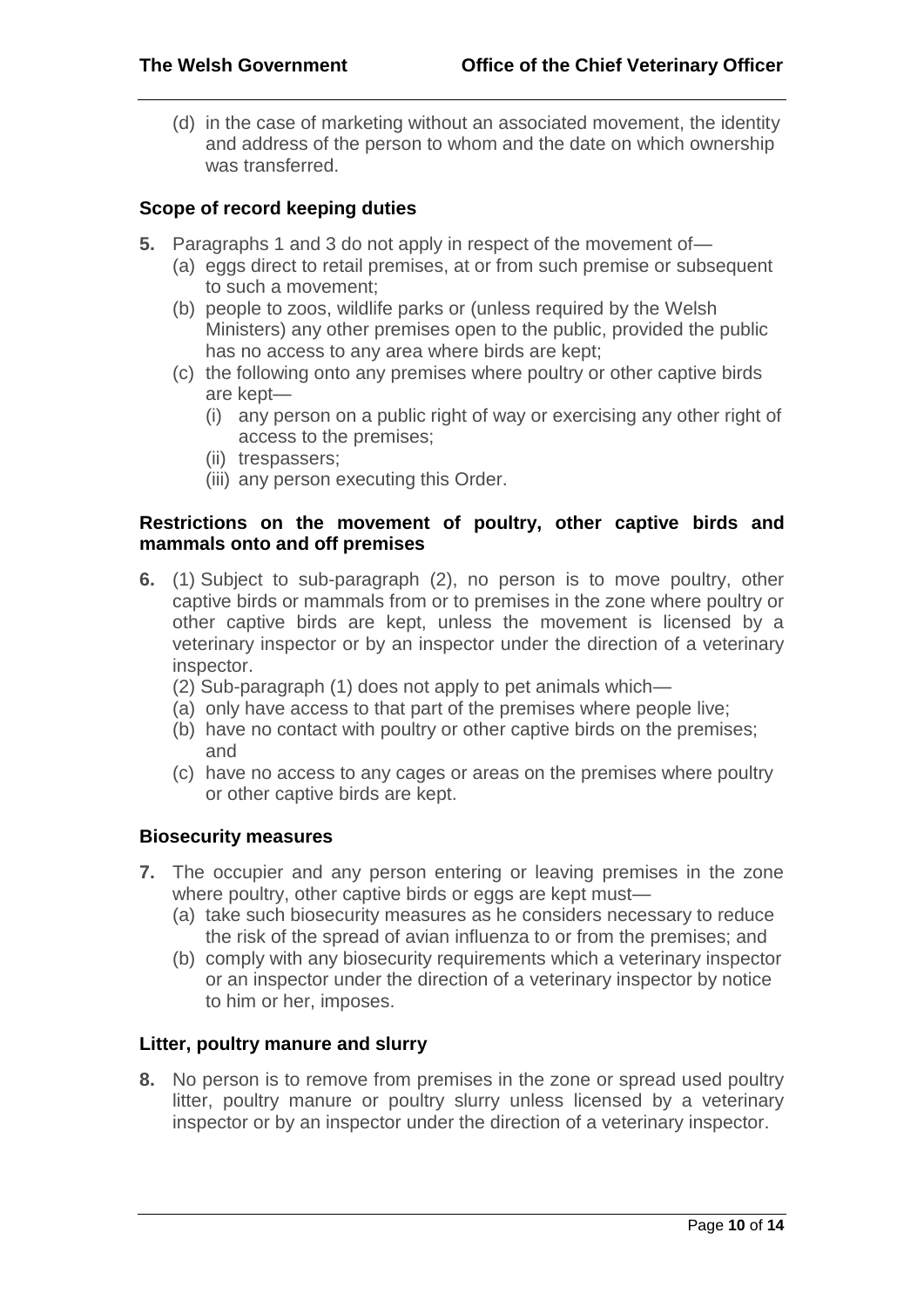#### **Gatherings of poultry**

**9.** No person is to permit any poultry or other captive birds to be collected together at any fair, market, show, exhibition or other gathering in the zone.

#### **Release of game**

**10.** No person is to release game birds.

#### **Restrictions on the movement of poultry and eggs within the zone**

**11.** Subject to paragraph 12, no person is to move any poultry or eggs within the zone (other than through the zone by road or rail without stopping), unless licensed by a veterinary inspector.

#### **Wholesale and retail distribution of eggs within the zone**

**12.** Paragraph 11 does not apply to the movement of eggs direct to wholesale or retail premises, or subsequent to such a movement.

#### **Biosecurity measures**

**13.** A veterinary inspector must not grant a licence under paragraph 11 unless he or she is satisfied that the licensee will take appropriate biosecurity measures and the taking of such measures must be conditions of the licence.

#### **Movement of poultry to a slaughterhouse**

**14.** A veterinary inspector may license the movement of poultry from outside any avian influenza protection and surveillance zones to a slaughterhouse within the surveillance zone and subsequent movements of the meat derived from such poultry.

#### **Restrictions on the movement of poultry and eggs out of the zone**

- **15.** (1) Subject to paragraph 16, no person is to move any poultry or eggs out of the zone, unless the movement is—
	- (a) a movement set out in sub-paragraph (2); and
	- (b) licensed by a veterinary inspector.
	- (2) The movements referred to in sub-paragraph (1) are movements of—
	- (a) poultry for slaughter (if the requirements of paragraph 17 are met);
	- (b) day-old chicks hatched from eggs originating within the protection or surveillance zone or from eggs which came into contact with such eggs (if the requirements of paragraph 18 are met);
	- (c) day-old chicks hatched from eggs originating outside the protection and surveillance zones kept separate from eggs produced in such a zone (if the requirements of paragraph 19 are met);
	- (d) ready-to-lay poultry to premises or a part of any premises where no poultry are kept;
	- (e) hatching eggs from the zone—
		- (i) to a designated hatchery; or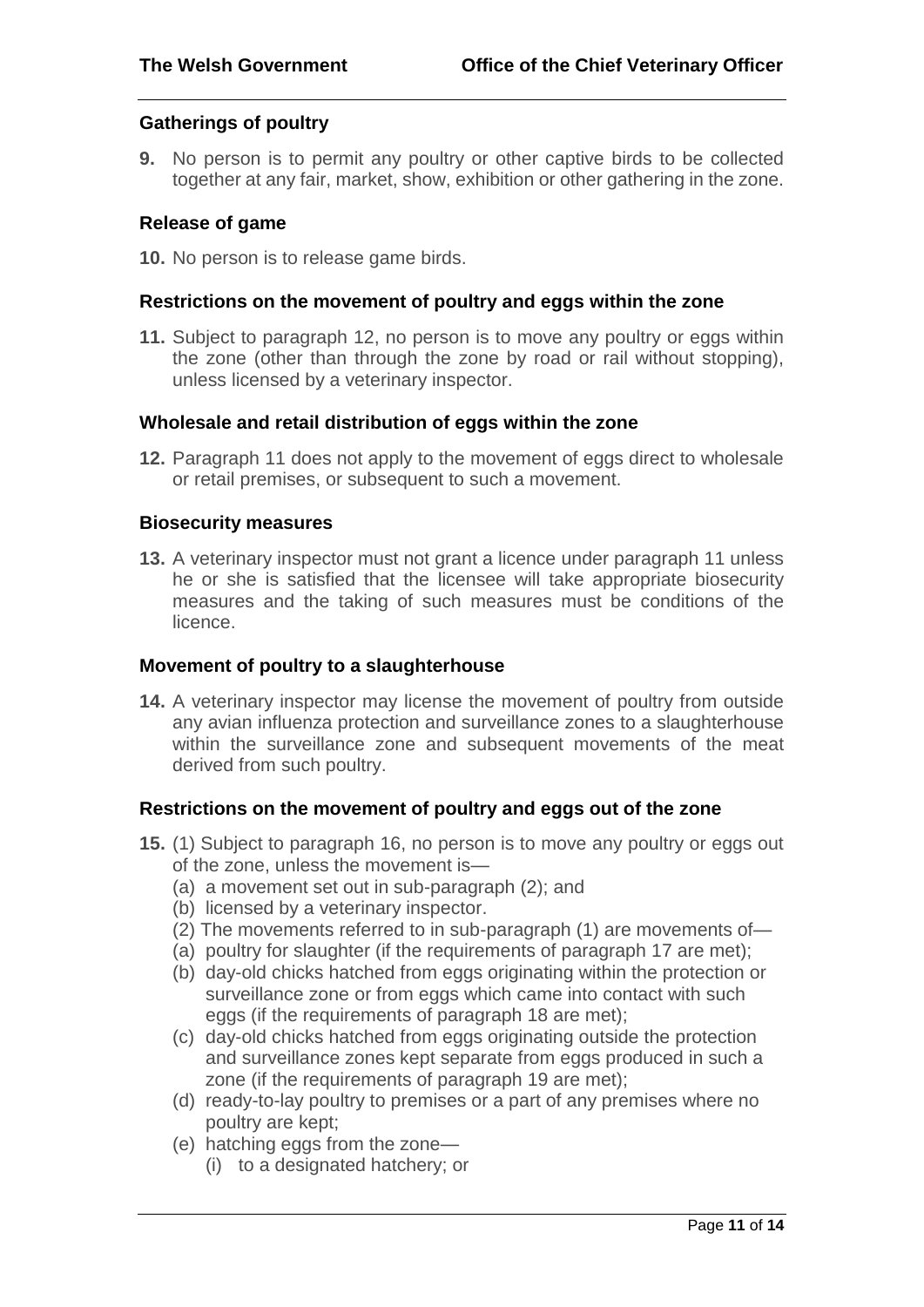- (ii) to designated premises for use for scientific, diagnostic or pharmaceutical purposes
- (if, in both cases, the requirements of paragraph 20 are met);
- (f) eggs to a designated egg packing centre (if the requirements of paragraph 21 are met);
- (g) eggs to an egg processing plant;
- (h) eggs for disposal.

#### **Wholesale and retail distribution of table eggs**

**16.** Paragraph 15 does not apply to a movement of table eggs direct to wholesale or retail premises or subsequent to such a movement.

## **Requirements for the movement of poultry from premises in the zone to a designated slaughterhouse**

**17.** Poultry may be moved from premises in the zone to a designated slaughterhouse, but only within 24 hours of the completion of a veterinary inspection of the premises.

# **Requirements for the movement of day-old chicks hatched from eggs produced within the protection or surveillance zone or from eggs which have had contact with such eggs**

**18.** Day-old chicks from eggs produced within the protection or surveillance zone or from eggs which have had contact with such eggs must not be moved unless any biosecurity measures laid down by a veterinary inspector by notice or licence condition are complied with.

# **Requirements for the movement of day-old chicks hatched from eggs originating outside the protection and surveillance zones**

**19.** Day-old chicks from eggs originating outside any avian influenza protection and surveillance zones must not be moved unless the hatchery within the zone is operated in such a way that eggs from outside the zone do not come into contact with eggs or day-old chicks from within the zone.

#### **Requirements for the movement of hatching eggs from the zone to a designated hatchery, or to designated premises for use for scientific, diagnostic or pharmaceutical purposes**

**20.** Hatching eggs must not be moved from the zone to a designated hatchery or to designated premises for use for scientific, diagnostic or pharmaceutical purposes unless the eggs and their packaging are disinfected before they leave the premises.

# **Requirements for the movement of eggs to an egg packing centre**

- **21.** Eggs must not be moved to a designated egg packing centre unless—
	- (a) they are packed in disposable packaging; and
	- (b) any person transporting the eggs complies with any biosecurity measures laid down by a veterinary inspector.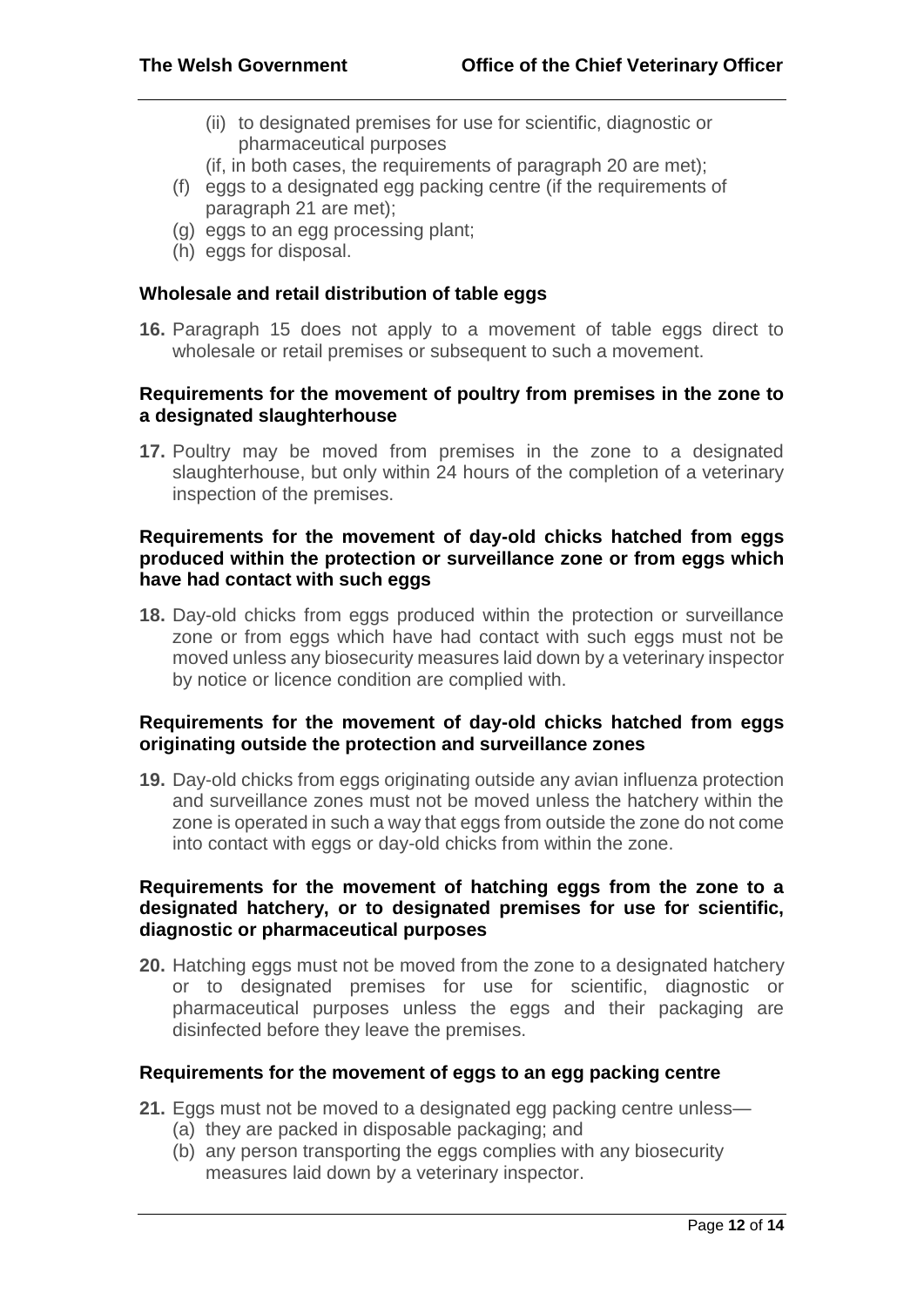#### **Cleansing and disinfection of vehicles carrying anything which may be contaminated**

**22.** A person who transports any poultry, other captive bird, meat, feed, manure, slurry, litter or any other thing which may be contaminated must cleanse and disinfect the vehicle and any equipment used to transport that thing as soon as it is unloaded, in accordance with article 66 of the Order.

# **Cleansing and disinfection of vehicles**

**23.** A person who enters or leaves premises in the zone by vehicle must cleanse and disinfect without delay any part of the vehicle which may have been contaminated, in accordance with article 66 of the Order.